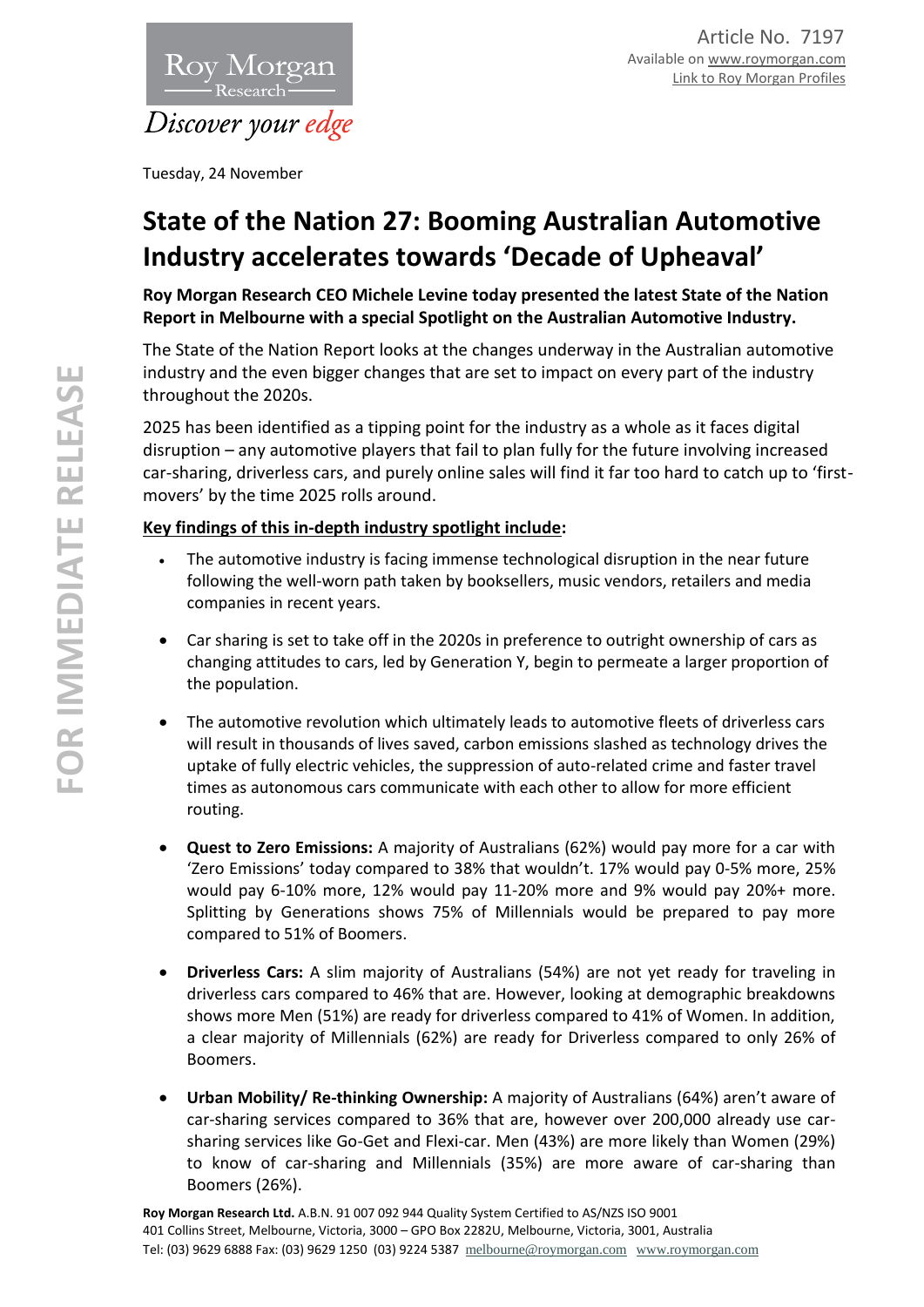- **Digital Disruption:** Buying cars entirely online is just around the corner and already 34% of Australians are ready to buy a car entirely online compared to 66% that aren't. Once again, Men (42%) lead Women (25%) and Millennials (37%) lead Boomers (23%).
- Despite the imminent closure of the Australian automotive manufacturing industry later this year (Holden & Toyota cease local manufacturing in October 2017) Australians are buying more cars than ever before – record sales in 2016 of well over a million new cars could well be repeated in 2017.
- The Australian automotive industry is far larger than the headline manufacturing  $-$ Automotive financing (\$20 billion+), Automotive insurance (\$13 billion+), Servicing & Repairs (\$14 billion+), Roadside assist (\$6 billion+), Fuel (\$3 billion+), Media & Publishing (\$1.9 billion+) and Parking are all larger industries that aren't impacted by the closure of local manufacturing.
- Annual transportation costs in Australia equal \$117 billion (7% of Australia's GDP). This includes car loans, registration/ licensing, insurance, servicing, fuel, public transport, roadside assistance and tolls.
- Average Australian family spends \$17,147 per annum on transport, equal to 13.6% of average household income. The potential savings as we move to shared ownership and driverless cars are clearly massive.
- Total new sales in 2016 equalled \$41 billion+ which equated to sales of 1,178,133 new cars and in addition around 2.1 million used cars were also sold. Thus total vehicle sales (new and used) in 2016 were worth an estimated \$80 billion+.
- Australia's top selling new cars in 2016 were: 1. Toyota Hilux 4x4s; 2. Toyota Corolla; 3. Hyundai i30; 4. Ford Ranger; 5. Mazda3 – none of which are locally manufactured.
- Australia is one of the world's most competitive auto markets with 54 brands selling passenger vehicles, Sports Utility Vehicles (SUVs) and Light Commercial (LC) vehicles. Allin-all over 430 new models for Australians to choose from. In comparison – the US has only 40 brands selling passenger, SUVs and LCs.
- Australia's quickly growing population will ensure car sales remain strong over the next few years even though technological advancements will begin to significantly alter the way we consume 'transport' in the 2020s and beyond.
- More Australians are comfortable with Technology than ever before and this impacts the way Australians buy cars – almost 75% of potential new car buyers now go online to undertake car research before purchasing. The Early Adopters of technology are also the most drawn to new services like driverless cars and other urban mobility services.
- 1 million Millennials (18%) have Uber on their phone or tablet and two-thirds have used the Uber app in the last 4 weeks compared to only 1% of Boomers that have downloaded Uber, and only half of those have used Uber in the past 4 weeks.
- 200,000 Australians are now using car-sharing services. Of these, almost half, 96,000, are Millennials compared to only 20,000 Boomers.